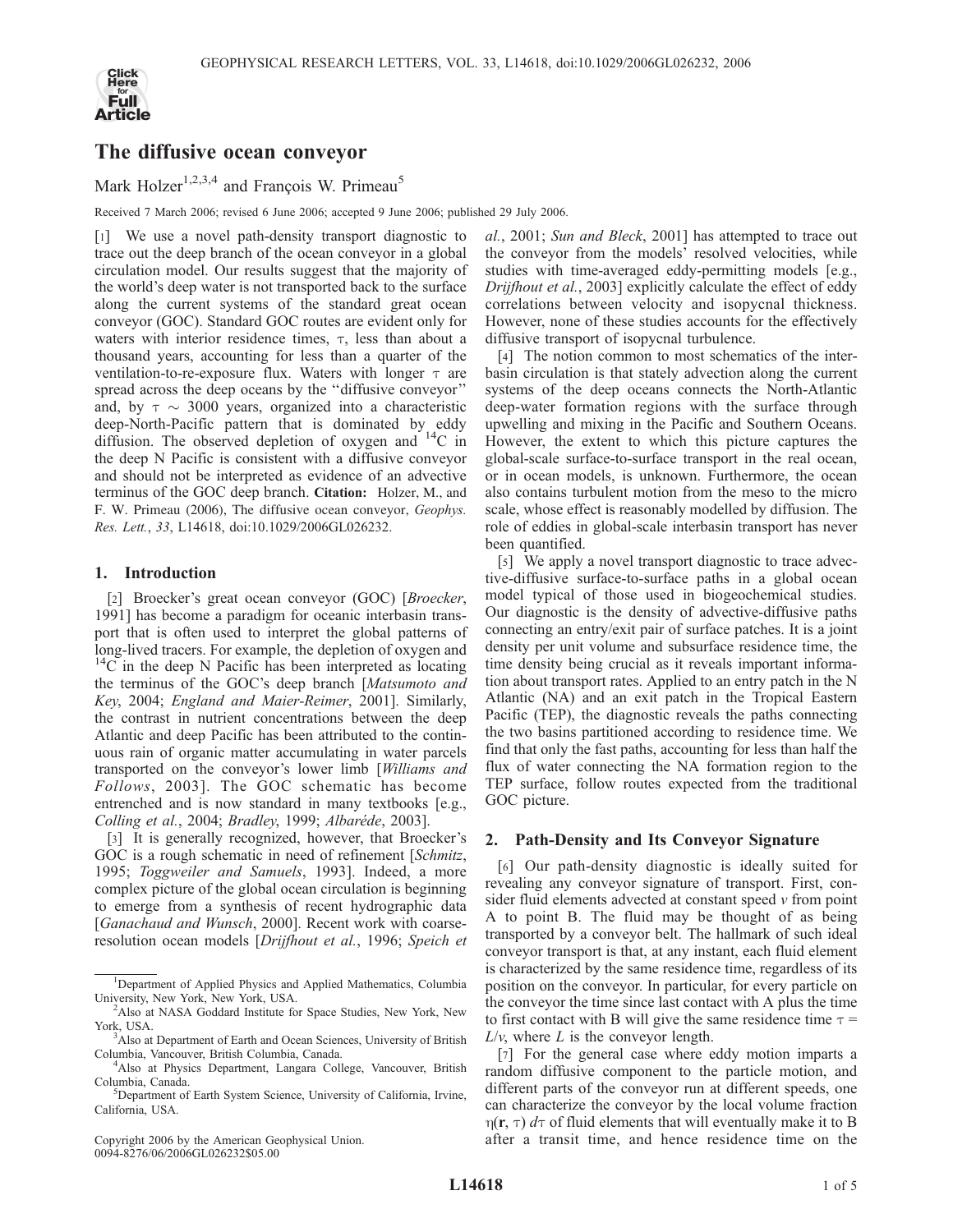

Figure 1. Shading: Contour plot of  $\eta(x, \tau)$  for the idealized conveyor model of the schematic to the right. The contour interval is 0.25  $v/L^2$ . The curves  $\mathcal{R}(\tau)$  (green) and  $\phi(\tau)$  (red) have been normalized by their peak values and superimposed.

conveyor,  $\tau \in (\tau, \tau + d\tau)$ . The more ideal the conveyor, the more sharply peaked  $\eta$  will be in  $\tau$  and the less spatial variation  $\eta$  will have along the conveyor.

[8] We construct the path density  $\eta$  from the Greenfunction-based distributions  $G$  and  $G$  of transit times since last, and to first contact, respectively, with specified surface patches. These distributions are computed as ideal tracers with imposed zero-concentration surface boundary conditions everywhere except over the entry patch for  $G$ , or exit patch for  $G$ , where the boundary condition is a deltafunction pulse in surface concentration [e.g., *Holzer and* Hall, 2000; Primeau, 2005]. Physically,  $\mathcal{G}(\mathbf{r}, t_A | \Omega_A) dt_A$  is the probability that fluid elements at  $r$  had their last contact with surface patch  $\Omega_A$  in the interval  $(t_A, t_A + dt_A)$ , and  $\mathcal{G}(\mathbf{r},$  $t_B|\Omega_B/dt_B$  is the probability that they will make their first surface contact at  $\Omega_B$  in  $(t_B, t_B + dt_B)$ . Although our methodology applies to arbitrary time-dependent flows, we specialize to stationary flows here for simplicity.

[9] The probability  $\eta d\tau d^3r$ , that fluid in a volume element  $d^3r$  at **r** will make the A-to-B journey in a time interval  $(\tau, \tau + d\tau)$ , is essentially given by the product of G and G summed over all times  $t_A$  and  $t_B$  that satisfy  $t_{A} + t_B = \tau$ . More precisely  $\eta d\tau d^3r$  is given by  $\mathcal{G}(\mathbf{r}, t_A | \Omega_A) \widetilde{\mathcal{G}}(\mathbf{r}, t_B | \Omega_B)$  $\delta(t_A + t_B - \tau) d\tau dt_A dt_B$  multiplied by the fractional volume element  $d^3r/V$  (the probability of finding fluid elements in  $d^3r$ , where V is the ocean volume), integrated over  $t_A$  and  $t_B$ . One obtains

$$
\eta(\mathbf{r}, \tau, \Omega_A, \Omega_B) = \frac{1}{V} \int_0^{\tau} dt_A \, \mathcal{G}(\mathbf{r}, t_A | \Omega_A) \widetilde{\mathcal{G}}(\mathbf{r}, \tau - t_A | \Omega_B). \tag{1}
$$

Each fluid element traces out a path as it travels from  $\Omega_A$  to  $\Omega_B$ , so that  $\eta$  is the joint path density, per unit volume and residence time, defined so that  $\eta(\mathbf{r}, \tau, \Omega_A, \Omega_B) d\tau d^3 r$  is the local volume fraction of fluid in  $d^3r$  at **r** that last ventilated on  $\Omega_A$ , and will be re-exposed on  $\Omega_B$ , after being in the ocean interior for a residence time  $\tau \in (\tau, \tau + d\tau)$ .

[10] For the interpretation of  $\eta$  it is helpful to consider the residence-time partitioned volume and flux of water that makes the  $\Omega_A$ -to- $\Omega_B$  journey. Integrating  $\eta$  over the entire ocean volume, V, gives the residence-time partitioned transport-volume distribution,  $R$ , that is, the fraction of  $V$ , per unit residence time, that was last ventilated on  $\Omega_A$  and will be re-exposed on  $\Omega_B$ :

$$
\mathcal{R}(\tau, \Omega_A, \Omega_B) = \int_V d^3r \eta(\mathbf{r}, \tau, \Omega_A, \Omega_B).
$$
 (2)

The residence-time partitioned flux of  $\Omega_A$ -to- $\Omega_B$  waters, per unit residence time, can then be obtained as [Primeau and Holzer, 2006]

$$
\varphi(\tau, \Omega_A, \Omega_B) = V \mathcal{R}(\tau, \Omega_A, \Omega_B) / \tau.
$$
 (3)

[11] It is instructive to consider a 1d model of advectivediffusive transport: A conveyor belt takes fluid at constant velocity v from  $x = 0$  ("patch A") to  $x = L$  ("patch B") in the presence of constant eddy diffusivity  $\kappa$  (Figure 1). The diffusion represents the continuum limit of fluid elements randomly walking back and forth on the conveyor. The behavior of  $\eta$  is governed by the Péclet number Pe  $\equiv Lv/\kappa$ . In the purely advective limit, Pe  $\rightarrow \infty$ , one recovers the expected ideal-conveyor result  $\eta(x, \tau) = (1/L)\delta(\tau - L/v)$ . For finite Pe,  $\mathcal G$  and  $\mathcal G$  can be found using Laplace transforms, and the convolution (1) can be obtained as a series by expanding the product of transforms.

[12] Figure 1 shows  $\eta(x,\tau)$  for the 1d model. For Pe = 60 advection dominates,  $\eta$  peaks near the advective time,  $v/L$ , and is nearly x-independent except for thin diffusive boundary layers. Nearly the entire available volume is ventilated on A and re-exposed on B, with  $\int_{0}^{\infty} d\tau \mathcal{R} = 97\%$ . For the large Pe = 60, diffusion broadens  $\eta$ <sup>'</sup>symmetrically in  $\tau$ . For  $Pe = 3$ , the effect of diffusion is more dramatic. The most probable A-to-B path is no longer via advection only, but B can be reached more quickly diffusively by particles with "eddy steps" that tend preferentially toward B. Hence,  $\eta$  is peaked at  $\tau \leq v/L$ . However, n is highly skewed toward long  $\tau$ , because there are many more lengthy, random backand-forth paths than short, mostly forward paths. For Pe = 3,  $\int_{0}^{\infty} d\tau \mathcal{R}$  is reduced to 46% because some of the fluid ventilated on A is re-exposed again on A before reaching B and an equal amount of fluid is both ventilated and re-exposed on B. (The volume ventilated on B and reexposed on A scales like  $e^{-Pe}$ .) For finite Pe, the diffusive jitter of fluid elements reduces  $\eta$  to zero at the ends of the conveyor. For a given  $\tau$ , the likelihood of not having been re-exposed must vanish as fluid gets close to either end.

### 3. Results From a Steady-State Ocean Model

[13] A steady-state off-line model was used to compute  $\mathcal G$ and  $G$  for the surface patches of the TransCom3 protocol as in the work by Primeau [2005]. The model is based on the time-averaged velocity and eddy-diffusivity tensor fields of a dynamical ocean general circulation model (OGCM) that uses the KPP [Large et al., 1994] and GM [Gent and McWilliams, 1990] mixing schemes. The background diaand isopycnal diffusivities are  $0.5 \times 10^{-5}$  and 1000 m<sup>2</sup>/s. Second-order centered differences are used on a  $\sim$ 3.75°  $\times$  $3.75^{\circ}$  grid with 29 levels ranging in thickness from 50 m near the surface to 300 m near the bottom. The model has a velocity field and transport characteristics typical of similar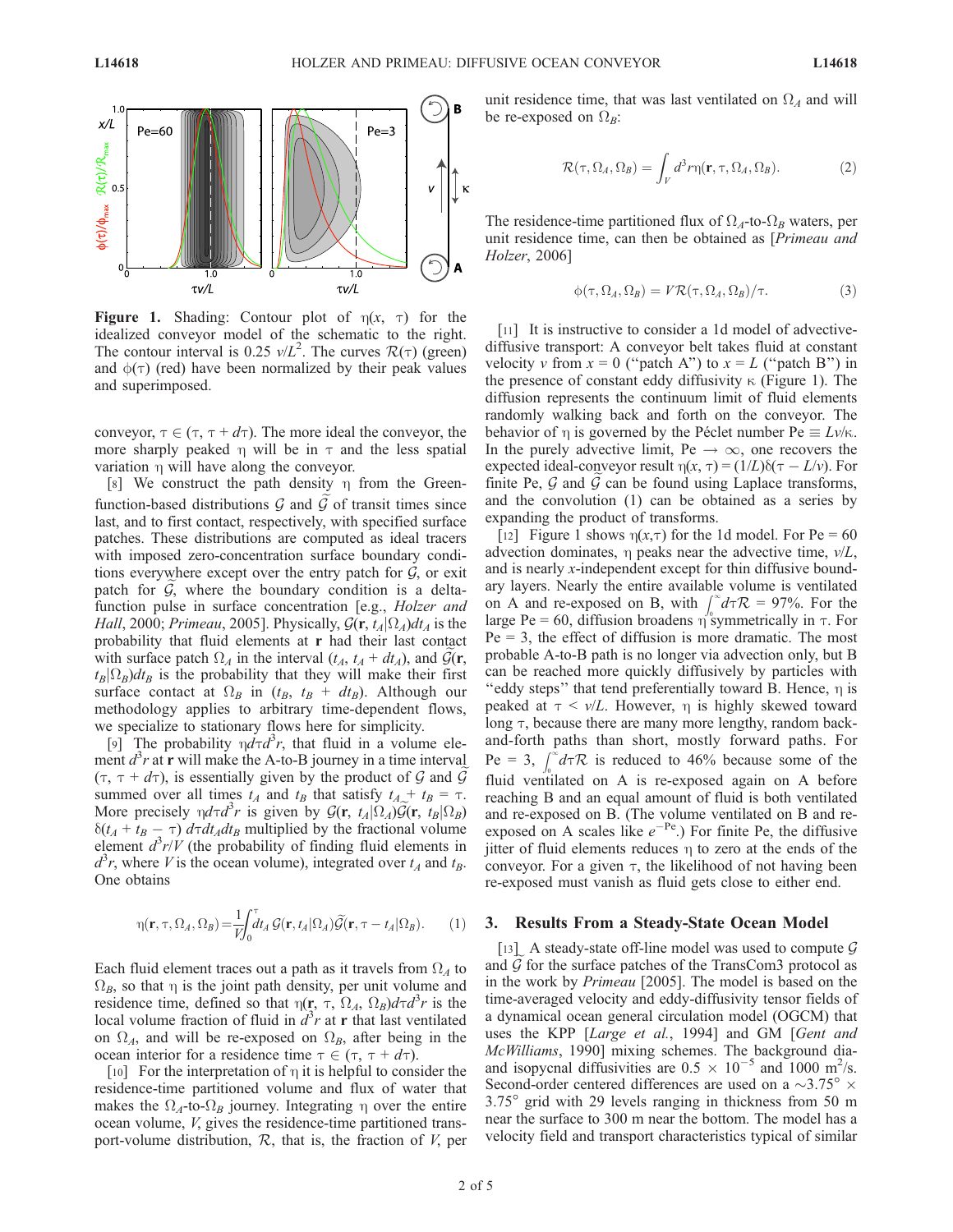

Figure 2. The depth-integrated path density for waters that had last surface contact on patch  $\Omega_{NA}$ , and are destined to be re-exposed to the atmosphere on patch  $\Omega$ <sub>TEP</sub>. These patches are outlined in magenta. For each  $\tau$ , the depthintegrated path density has been divided by its maximum value, max, indicated in units of  $10^{-20}$  m<sup>-2</sup> yr<sup>-1</sup>. The top percentages (green) indicate the fractions of the total  $\Omega_{NA}$ to- $\Omega_{\text{TEP}}$  volume with residence times of  $\tau$  or less. The bottom percentages (red) indicate the fractions of the total  $\Omega_{NA}$ -to- $\Omega_{TEP}$  flux with residence times of  $\tau$  or less.

resolution OGCM's and produces a maximum Atlantic meridional overturning stream function of 18 Sv (1 Sv  $\equiv$  $10^6$  m<sup>3</sup>/s).

[14] We focus on the deep-water paths that interconnect ocean basins. For brevity, we restrict attention to paths connecting the world oceans' dominant deep-water formation regions of the Southern Ocean (SO) and NA [Ganachaud and Wunsch, 2000] to the important upwelling sites of the SO and TEP [Toggweiler and Samuels, 1993; Ganachaud and Wunsch, 2000; Primeau, 2005; Primeau and Holzer, 2006], respectively. For our model, the total residence-time integrated fluxes from the NA patch,  $\Omega_{NA}$ , to the surface of the Southern, Indian, and Pacific Oceans are 6.5, 1.1, and 1.2 Sv, respectively, with a flux from  $\Omega_{NA}$  to the TEP patch,  $\Omega_{\text{TEP}}$ , of 0.43 Sv. (See Figure 2 for definitions of  $\Omega_{NA}$  and  $\Omega_{TEP}$ . The circuitous NA-to-TEP route captures most of the ocean's interbasin deep-water pathways, allowing us to illustrate the essential features of the diffusive conveyor with a minimum of surface-patch pairs.

[15] Figure 2 shows the depth-integrated density of paths connecting  $\Omega_{NA}$  to  $\Omega_{TEP}$  for four transit times ranging from relatively short to asymptotically long. (Although  $\Omega_{NA}$ includes the entire Arctic Ocean, deepwater is only formed in the North-Atlantic part of  $\Omega_{NA}$ .) Figure 2 may also be viewed as maps of the volume fraction of NA waters that make the journey to  $\Omega_{\text{TEP}}$  in a time between  $\tau$  and  $\tau$  + 1 year. The overall picture is one where standard GOC routes dominate the interbasin transport only for short  $\tau$ , accounting for less than about a quarter of the entire  $\Omega_{NA}$ to- $\Omega$ <sub>TEP</sub> flux. For increasingly long residence times, the GOC routes become less and less apparent.

[16] For  $\tau$  much less than  $\sim$ 1000 years, the path density is seen to trace out the current systems of the GOC deep branch (Figure 2 map for  $\tau$  = 440 years): NA waters follow the deep western boundary current to the South Atlantic, where they join the circumpolar current, then branch off to follow the western boundary current along Australia and New Zealand toward the equator and shallower depths  $(\sim 500 \text{ m}, \text{ as seen in zonal averages, not shown})$ . NA waters are then delivered to  $\Omega_{\text{TEP}}$  by the Equatorial Undercurrent.

[17] The character of the path density,  $\eta$ , depends on where the residence time,  $\tau$ , falls in the residence-time partitioned flux distribution,  $\phi(\tau)$ . For  $\tau$  near the peak of  $\phi(\tau)$ , which occurs at  $\tau_{\phi} = 1180$  years, the pattern of  $\eta$ becomes dominated by the position of  $\Omega_{\text{TEP}}$ . This behavior is bracketed by the maps of Figure 2 for  $\tau = 950$  and 1430 years (corresponding to the 10% and 25% quantiles of  $\mathcal{R}(\tau)$ ). The path density just beneath  $\Omega_{\text{TEP}}$  must be highest at  $\tau = \tau_{\phi}$  in order to produce the maximum re-exposure flux. (This behavior is also visible for the 1d model in Figure 1: At Pe = 3 the peak of  $\phi(\tau)$  is at  $\tau v/L = 0.26$ , for which the maximum near-boundary values of  $\eta$  occur.)

[18] For  $\tau > \tau_{\phi}$ , accounting for the remaining 64% of the total  $\Omega_{NA}$ -to- $\Omega_{TEP}$  flux, any signature of the GOC becomes completely washed out (Figure 2 plots for  $\tau = 1430$  and 3130 years). Deep waters of NA origin with long  $\tau$  are seen to populate the N Pacific. Zonal averages (not shown) reveal that as  $\tau$  increases from 1000 to 3000 years, the regions of high path density move progressively deeper and further north. At  $\tau \sim 3000$  years, the bulk of the remaining  $\sim$ 20% of NA waters destined for the TEP lies below 2500 m in the N Pacific with a characteristic pattern that we call the deep-N-Pacific (DNP) pattern.

[19] Consistent with the emerging picture of the global circulation [Toggweiler and Samuels, 1993; Ganachaud and Wunsch, 2000; Sun and Bleck, 2001], a large fraction (28%) of our model ocean is both ventilated and re-exposed to the atmosphere on the SO surface,  $\Omega_{SO}$ . The path-density diagnostic allows us to identify where SO waters venture before re-exposure on  $\Omega_{SO}$ . Figure 3 shows the depthintegrated  $\Omega_{SO}$ -to- $\Omega_{SO}$  path density at the 25, 50, and 90% quantiles of the associated transport-volume distribution. (We cannot quote meaningful quantiles of  $\phi(\tau)$  because for overlapping entry and exit patches  $\phi(\tau)$  has a nonintegrable singular peak at  $\tau = 0$  [Hall and Holzer, 2003; Primeau and Holzer, 2006].) For  $\tau$  less than a few hundred years, most of the water recirculates within the SO without straying far north. However, SO-to-SO waters with  $\tau \sim$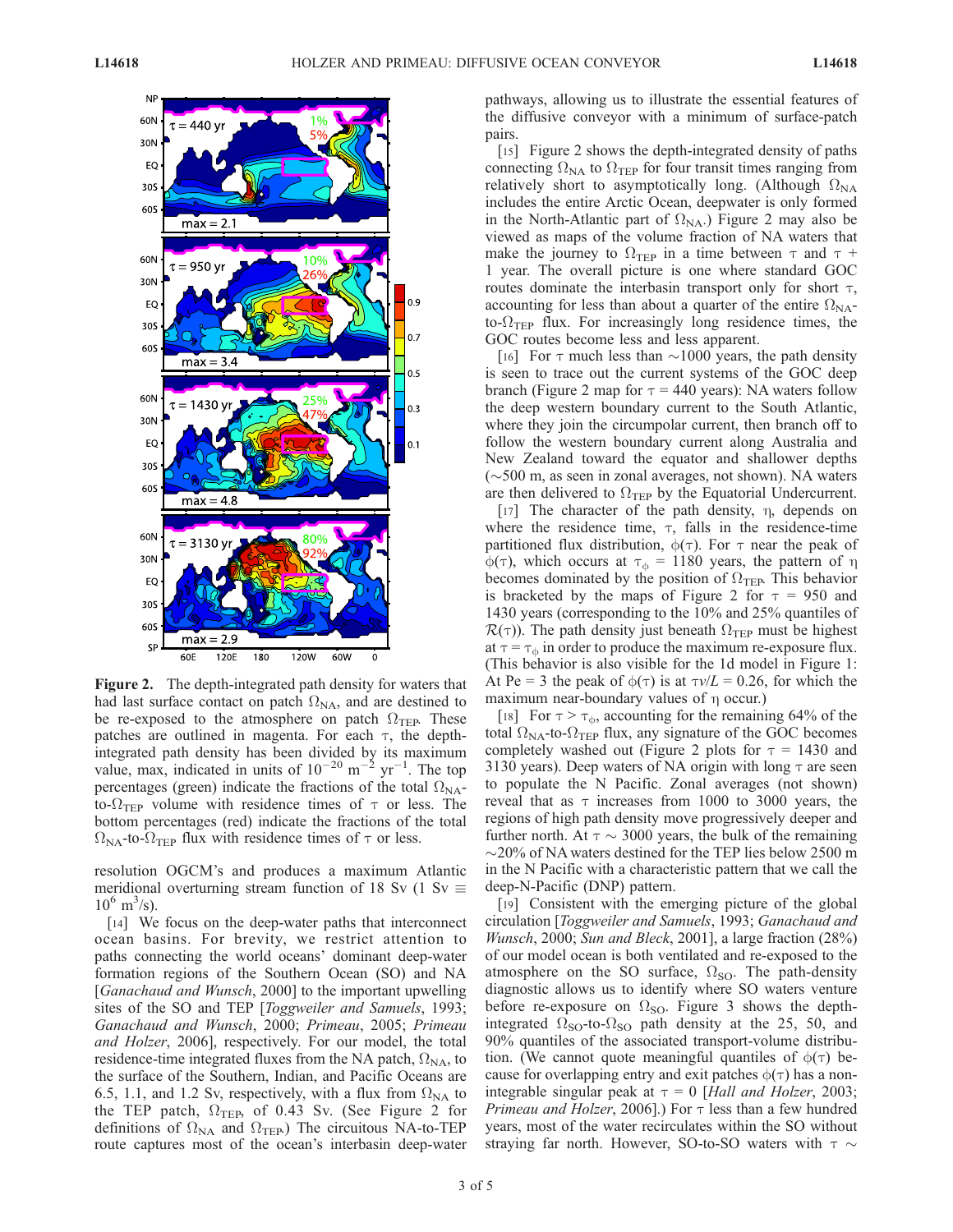

Figure 3. As Figure 2, but for waters that were both formed and re-exposed on  $\Omega_{SO}$ , outlined in magenta. The percentages indicate the fractions of the total  $\Omega_{\text{SO}}$ -to- $\Omega_{\text{SO}}$ volume with residence times of  $\tau$  or less.

1000 years, are transported to the deep Indian and NA oceans. The N Pacific is penetrated by water of still longer residence times, and for  $\tau \approx 3000$  years, the remaining  $\sim$ 10% of SO-to-SO waters are again organized into the DNP pattern.

[20] The emergence of the DNP pattern for  $\tau \sim$ 3000 years is found for all  $\eta$  connecting  $\Omega_{NA}$  or  $\Omega_{SO}$  with any exit patch, except those in the North and tropical Atlantic. In particular, the DNP pattern dominates the  $\Omega_{NA}$ -to-anywhere, and the  $\Omega_{SO}$ -to-anywhere path densities for  $\tau \geq 3000$  years, which account for 11% and 14% of the corresponding transport volumes, respectively. Transport from  $\Omega_{NA}$  or  $\Omega_{SO}$  to the North and tropical Atlantic surface occurs primarily within the Atlantic with very little water straying into the other basins. The emergence of the DNP pattern is universal in the sense that it occurs for long- $\tau$ interbasin transport independent of the choice of patch pair. Physically, this reflects the fact that for long  $\tau$  the eddydiffusive ''random walk'' of fluid elements erases their memory of where they entered the interior and randomizes the eventual location of re-exposure to the atmosphere. As  $\tau \rightarrow \infty$ , one can show that  $\eta$  ultimately approaches the pattern of  $\psi\psi$ , where  $\psi$  and  $\psi$  are the longest-lived modes of the transport operator and its adjoint. While  $\psi\psi$  roughly resembles the DNP pattern, at  $\tau = 3000$  years  $\eta$  has not yet converged to  $\psi\psi$ .

#### 4. Conclusions

[21] Standard GOC routes are evident for residence times,  $\tau$ , shorter than the residence time,  $\tau_{\phi}$ , of the peak of the

flux-density distribution, and become washed out for  $\tau > \tau_{\phi}$ . Correspondingly, interbasin transport along the current systems of the GOC's deep branch accounts for only a minority of the total flux of NA deep waters to their TEP reexposure location. The interbasin transport of waters with  $\tau \sim$ 3000 years is dominated by the ''diffusive conveyor'' which organizes the path density into the DNP pattern.

[22] Our new picture of a diffusive conveyor is expected to be qualitatively robust. While quantitative details will vary between models, one can expect to see a signature of the GOC's current systems for NA waters with  $\tau < \tau_{\phi}$ . Both circulation models [e.g., Primeau and Holzer, 2006] and tracer observations [e.g., Waugh et al., 2004] point to the ocean being in a strong mixing regime with right-skewed transit-time distributions, and hence strongly right-skewed flux distributions  $\phi(\tau)$ . Eddy-resolving models will have faster and narrower boundary currents than coarse-resolution models, resulting in a potentially shorter  $\tau_{\phi}$ . However, to the extent that high-resolution models approximate the real ocean, resolved shear and turbulent dispersion of water is expected to impart long tails to the transit-time distributions, and hence to  $\phi(\tau)$ . Therefore, we expect waters with  $\tau < \tau_{\phi}$  to account for only a minority of the interbasin surface-to-surface flux of deep waters in both ocean models and in the real ocean. The dominance of eddy diffusion in the deep N Pacific for long residence times is also expected to be robust, because long residence times occur for paths traversing the ocean's most stagnant regions that can only be accessed by eddies or slow localized dispersive currents whose effect is diffusive.

[23] Our results suggest that the observed depletion of oxygen and 14C in the N Pacific results from eddy diffusion organizing long-residence-time waters into the DNP pattern, as opposed to indicating an advective terminus of the GOC's deep branch. This view is consistent with a global circulation in which deep currents either pass through the N Pacific without re-exposing their waters to the surface [Toggweiler and Samuels, 1993; Schmitz, 1995; Ganachaud and Wunsch, 2000], or possibly bypass the deep N Pacific entirely [Sun and Bleck, 2001]. Our analysis shows that eddy diffusion plays a crucial role in returning deep waters to the surface, and quantifies the extent to which the picture of the GOC captures the interbasin paths of deep water. While capturing the fast paths, standard GOC routes account for only a minor part of how the ocean communicates with the atmosphere and the rest of the climate system.

[24] **Acknowledgment.** We thank Tim Hall and Juno Hsu for comments. This work was supported by NSF grants ATM-04-32514 (MH) and OCE-0225156, ATM-0231380 (FP).

#### References

- Albaréde, F. (2003), Geochemistry: An Introduction, 248 pp., Cambridge Univ. Press, New York.
- Bradley, R. S. (1999), Paleoclimatology: Reconstructing Climates of the Quaternary, 613 pp., Elsevier, New York.
- Broecker, W. S. (1991), The great conveyor belt, Oceanography, 4, 79-89. Colling, A., and Open University Course Team (2004), Ocean Circulation,
- 2nd ed., 286 pp., Elsevier, New York. Drijfhout, S. S., E. Maier-Reimer, and U. Mikolajewicz (1996), Tracing the conveyor belt in the Hamburg large-scale geostrophic ocean general circulation model, *J. Geophys. Res.*, 101, 22,563-22,575.
- Drijfhout, S. S., P. de Vries, K. Döös, and A. C. Coward (2003), Impact of eddy-induced transport on the Lagrangian structure of the upper branch of the thermohaline circulation, J. Phys. Oceanogr., 33,  $2141 - 2155$ .